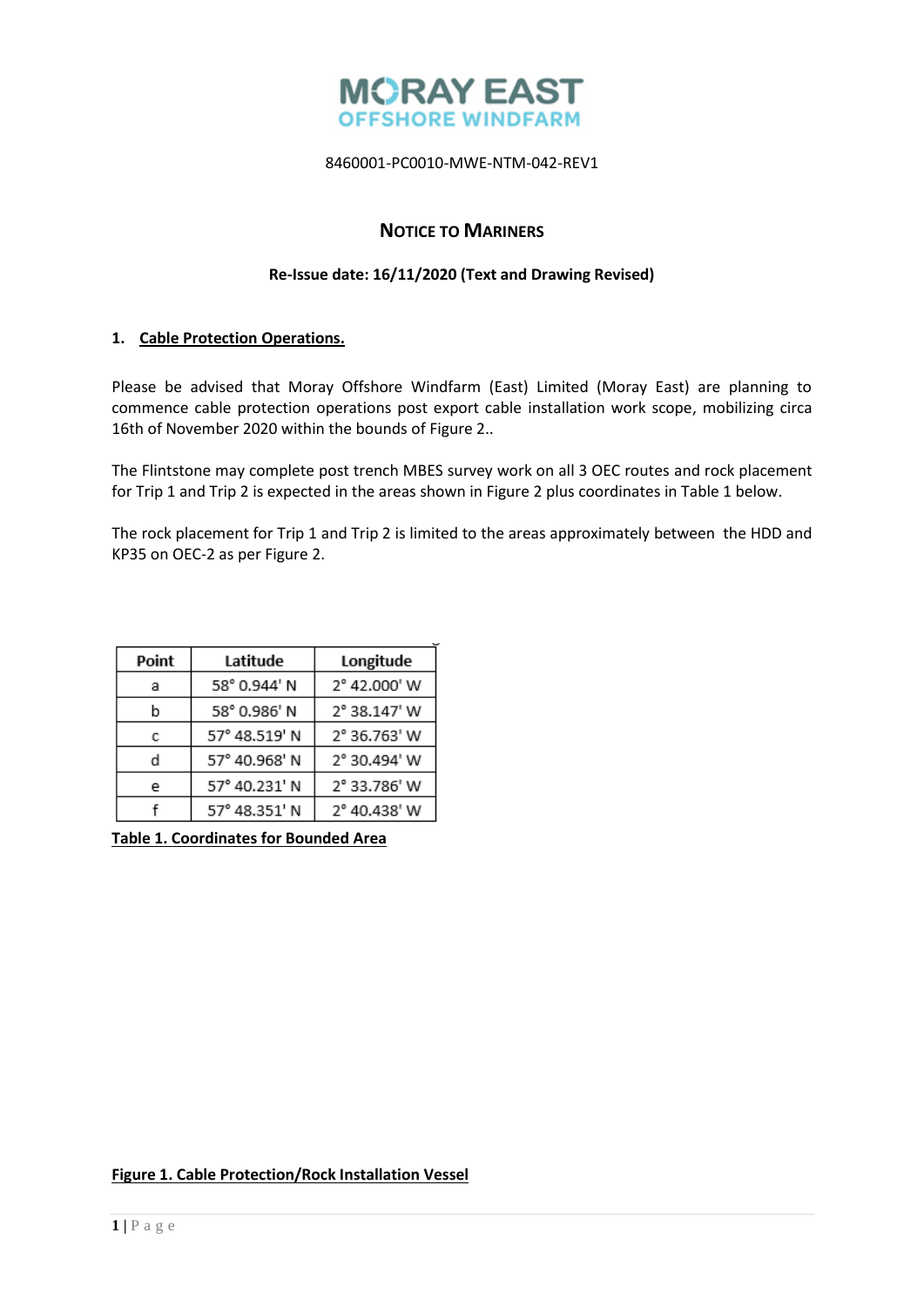

| <b>Flintstone</b>                          |                                              |  |
|--------------------------------------------|----------------------------------------------|--|
| <b>General Description and Dimensions:</b> | LOA: 154.6 m, Beam: 32.23 m, Draught: 7.74 m |  |
| <b>Call Sign:</b>                          | <b>PBZD</b>                                  |  |
| <b>MMSI:</b>                               | 245861000                                    |  |
| <b>On Board Contact:</b>                   | Mob: +494215172191963                        |  |
| <b>Offshore Manager / Party Chief:</b>     | <b>Vessel Master</b>                         |  |
| $E$ -mail:                                 | captain.flintstone@ships.deme-group.com      |  |
| <b>Onshore Representative:</b>             | Andy Small                                   |  |

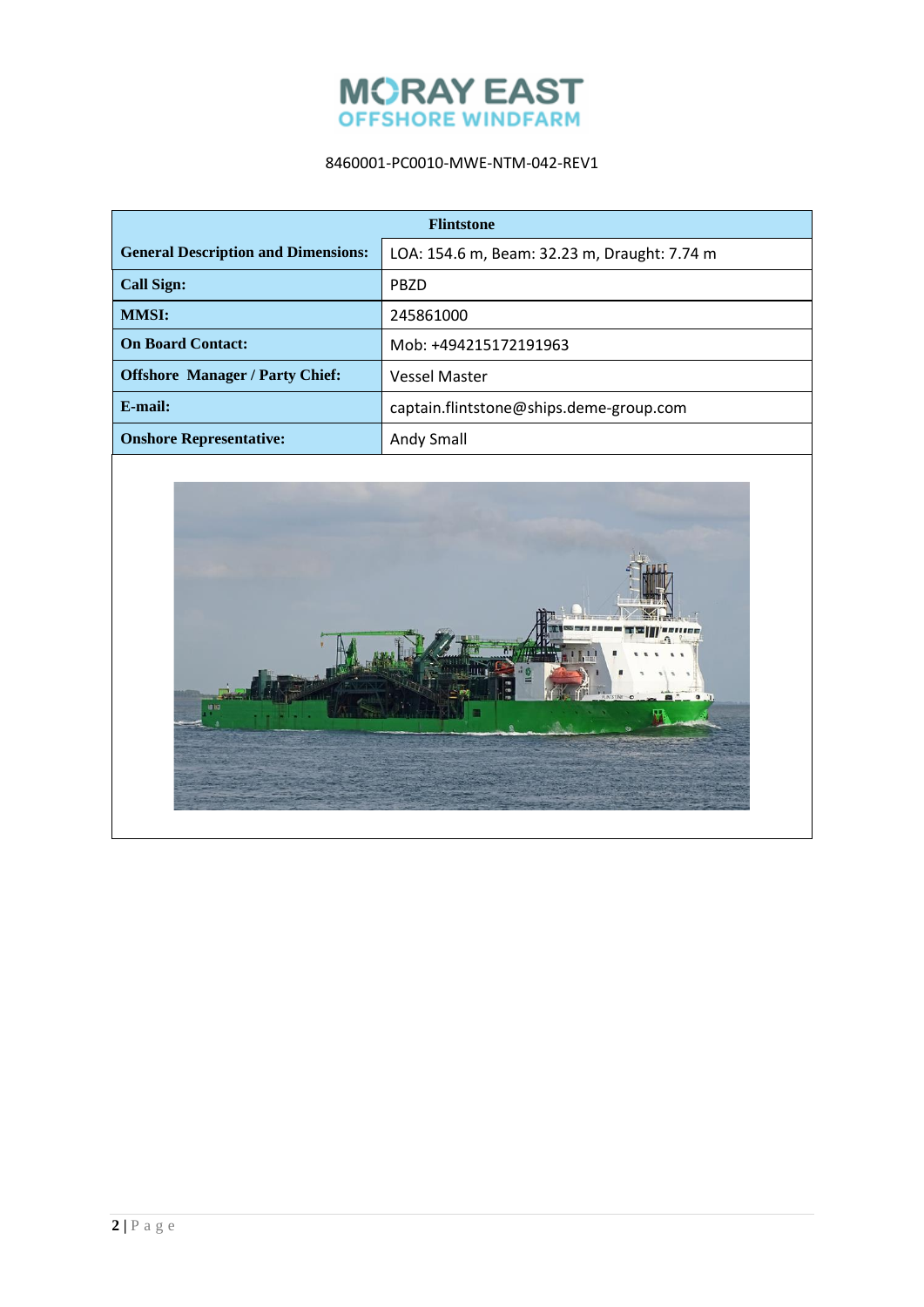

#### **Figure 2. Bounded Cable Protection Area**